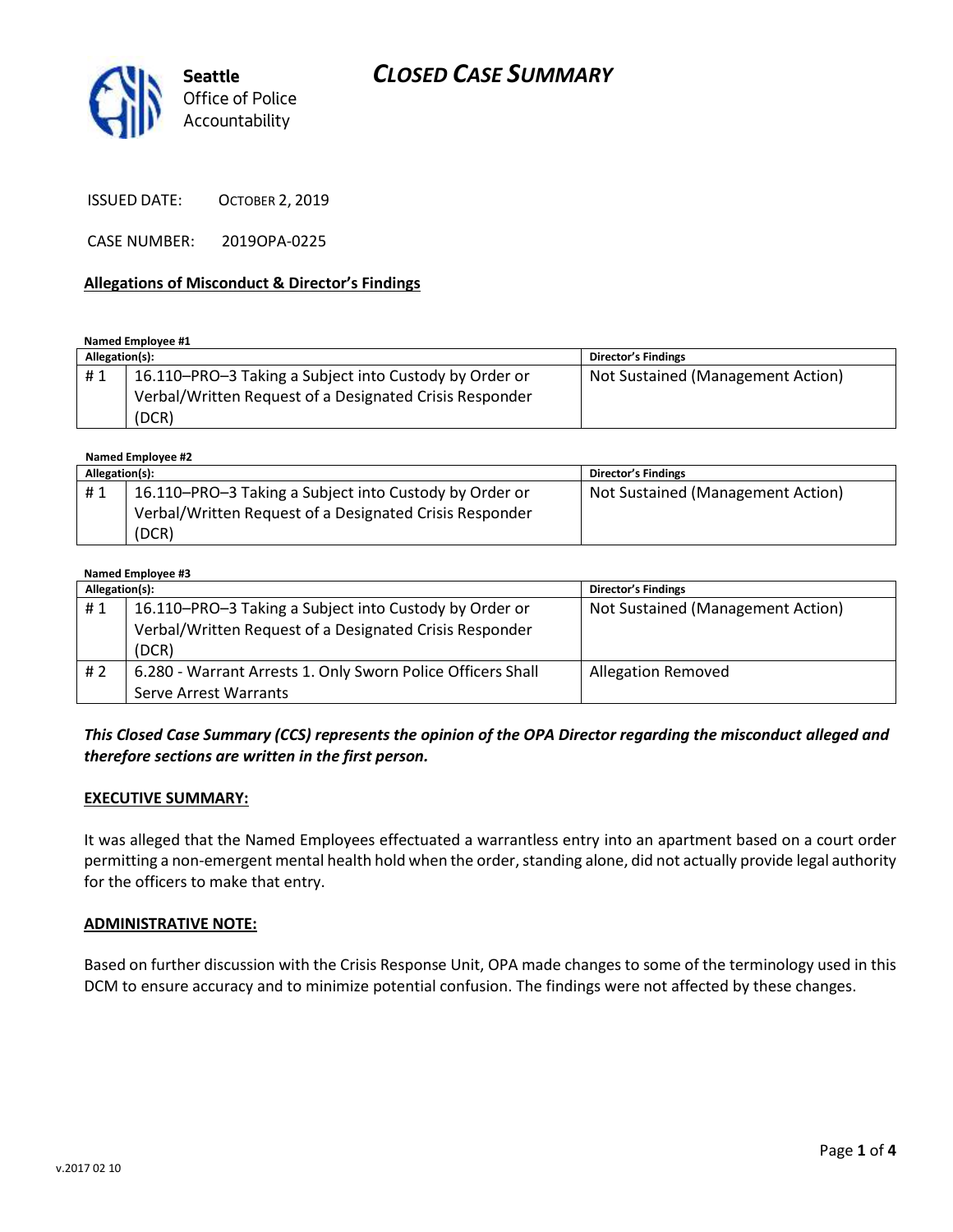

# *CLOSE CASE SUMMARY*

OPA CASE NUMBER: 2019OPA-0225

### **ANALYSIS AND CONCLUSIONS:**

### **Named Employee #1 - Allegations #1**

*16.110–PRO–3 Taking a Subject into Custody by Order or Verbal/Written Request of a Designated Crisis Responder (DCR)*

The Complainant alleged that officers entered her residence without her permission and without a warrant. She stated that she was taken into custody and was transported to a hospital for a 72-hour mental health hold. The Complainant alleged that the officers did not let her put clothes or shoes on and did not let her take her keys. The Complainant told OPA that, due to the traumatic nature of this incident, she is no longer sleeping in her apartment because of her fear that this incident could happen again.

Information associated with the call indicated that the officers were dispatched to assist in the involuntary detention of the Complainant. They were informed that the Complainant had "over 100 trashbags" in her apartment, was "hoarding," and was "unable to take care of herself." The call notes further indicated that the Complainant did not know officers were coming and that the officers were going to the Complainant's apartment with King County Designated Crisis Responders (DCRs).

The Body Worn Video (BWV) for this incident showed the Named Employees' response to the Complainant's apartment building. Named Employee #3 (NE#3) spoke with the DCRs and was informed that they had a Non-Emergent Detention Order permitting the involuntary detention of the Complainant. NE#3 reviewed the court order and indicated that he knew of the Complainant. The DCRs relayed that the Subject was hoarding and was not taking care of herself. The DCRs lastly stated that the officers would be keyed into the Complainant's apartment.

BWV showed that Named Employee #1 (NE#1) and Named Employee #2 (NE#2) arrived at the apartment building and all of the Named Employees entered. They obtained additional paperwork from building staff in the main office. The DCRs confirmed with building staff that they and the officers would be keyed into the apartment.

AMR staff arrived on scene and they, with the Named Employees, waited for the elevator. While standing with the AMR staff, NE#3 noted that the order indicated that it permitted a non-emergent detention. NE#3 speculated that this meant that they could not use force to take the Complainant into custody but then noted that he had never seen an order like this. He continued to read the order and conferred with NE#2. They all rode the elevator to the second floor and approached the Complainant's apartment (the AMR staff had a gurney).

NE#3 knocked and announced. He stated that he was a police officer and needed to talk to the Complainant. The Complainant responded but did not open the door. NE#3 further told the Complainant that he had a court order allowing him to speak with her and, when she again did not allow him access into the apartment, building staff unlocked and opened the door. NE#3 walked inside and made contact with the Complainant. NE#3 calmly explained that the Complainant was going to be detained for up to 72 hours. He told her that he would get her a blanket to wrap herself in. When the Complainant asked why she was being detained, NE#3 informed her that her living conditions were not sanitary. NE#3 asked the Complainant to look behind her and, when he said this, he shined his flashlight into the apartment and illuminated numerous stacked garbage bags.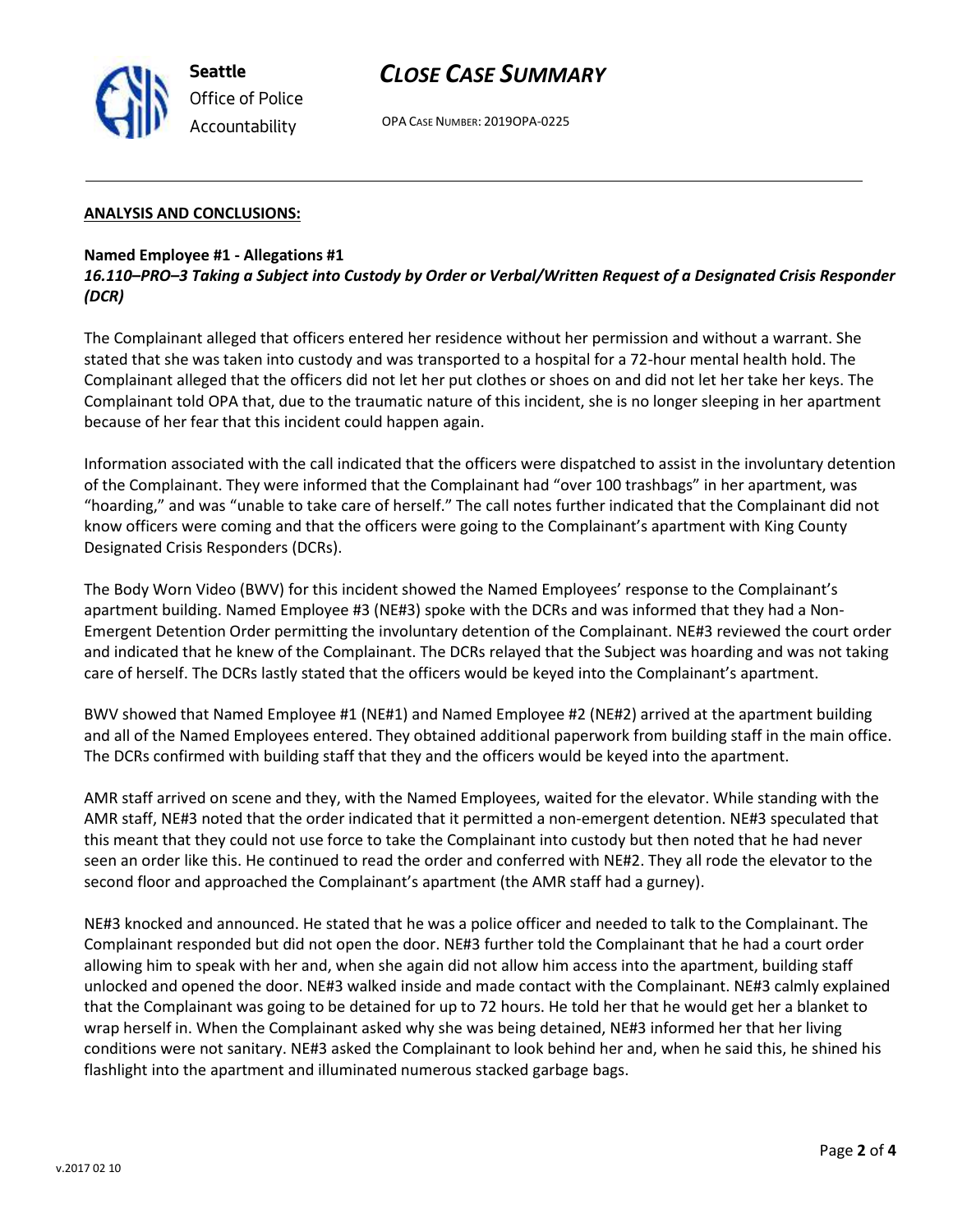

**Seattle** *Office of Police Accountability*

# *CLOSE CASE SUMMARY*

OPA CASE NUMBER: 2019OPA-0225

After a continued back and forth and after the Complainant did not immediately exit her apartment, the other Named Employees entered and escorted her outside. NE#3 explained that no one would access her apartment while she was involuntarily detained and that they would turn off her stove burner in response to her request (no burner appeared to actually be on). The Named Employees walked her to the gurney, and she was assisted on. She was then transported to the hospital.

SPD Policy 16.110-PRO-3 references the procedure for taking a subject into custody based on a verbal or written order. The policy incorporates by reference SPD Policy 16.110-POL-5(8), which states that: "A court order for detention or verbal order from a DCR does not grant legal authority to enter a constitutionally protected area. An order may add to the overall exigency of an incident but should not be used as the only motivator to force entry into a protected area."

As part of its investigation, OPA spoke with the CIT Sergeant. He indicated that the order for the Complainant's detention in this case provided officers with a lawful purpose for contacting the Complainant; however, it did not, standing alone, give the officers a lawful basis to make a warrantless entry into the Complainant's apartment. The CIT Sergeant noted that entry would still be permissible if the officers had information suggesting exigent circumstances or supporting an entry based on community caretaking.

Based on OPA's review of the totality of the evidence, the order for the involuntary commitment of the Complainant did not provide legal authority for the Named Employees to make entry. Moreover, there were no exigent circumstances justifying a warrantless entry or, for that matter, a sufficient basis supporting an entry based on community caretaking. This being said, the Named Employees were clearly confused regarding the nature and scope of the court order. Indeed, NE#3 remarked that he had never seen such an order before. OPA further notes that it has seen misplaced reliance on similar orders in a number of other cases. For this reason, OPA believes that the improper entry in this case is the product of patrol officers' lack of training and familiarity concerning these orders. For this reason, OPA issues the below Management Action Recommendation.

• **Management Action Recommendation**: SPD should provide a training update to the Patrol Bureau concerning Non-Emergent Detention Orders. Specifically, the Department should remind officers that, without additional information supporting community caretaking or exigent circumstances, these orders do not permit a warrantless entry into an otherwise constitutionally protected space.

## Recommended Finding: **Not Sustained (Management Action)**

## **Named Employee #2 - Allegations #1**

## *16.110–PRO–3 Taking a Subject into Custody by Order or Verbal/Written Request of a Designated Crisis Responder (DCR)*

I recommend that this allegation be Not Sustained and refer to the above Management Action Recommendation (*see* Named Employee #1, Allegation #1).

Recommended Finding: **Not Sustained (Management Action)**